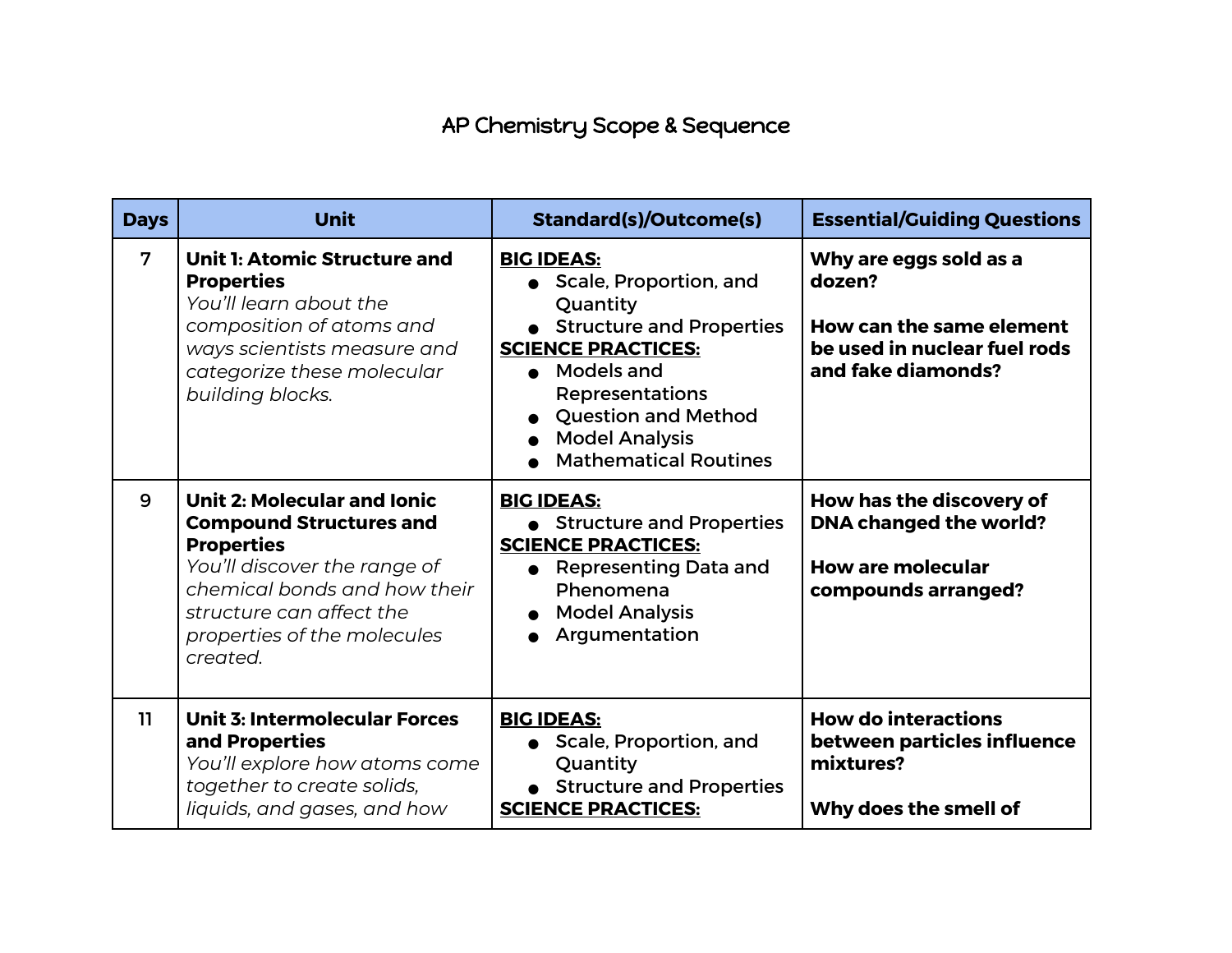|    | subatomic forces govern the<br>properties of everything<br>around you.                                                                                                                           | <b>Question and Method</b><br><b>Representing Data and</b><br>Phenomena<br><b>Model Analysis</b><br><b>Mathematical Routines</b><br>Argumentation                                                                                                                                    | perfume only last a short<br>time?<br>Why can you swim in water<br>but you cannot walk<br>through a wall?<br>How are the properties of<br>gases described?<br>How can you determine the<br>structure and concentration<br>of a chemical species in a<br>mixture? |
|----|--------------------------------------------------------------------------------------------------------------------------------------------------------------------------------------------------|--------------------------------------------------------------------------------------------------------------------------------------------------------------------------------------------------------------------------------------------------------------------------------------|------------------------------------------------------------------------------------------------------------------------------------------------------------------------------------------------------------------------------------------------------------------|
| 11 | <b>Unit 4: Chemical Reactions</b><br>You'll learn how to differentiate<br>physical and chemical<br>processes, and how to measure<br>and express chemical<br>reactions via chemical<br>equations. | <b>BIG IDEAS:</b><br>• Scale, Proportion, and<br>Quantity<br>Transformations<br><b>SCIENCE PRACTICES:</b><br><b>Models and</b><br><b>Representations</b><br><b>Question and Method</b><br><b>Representing Data and</b><br>Phenomena<br><b>Mathematical Routines</b><br>Argumentation | <b>What makes fireworks</b><br>explode?<br>Why is the mass of a raw<br>egg different than a boiled<br>egg?<br>What are the processes<br>related to changes in a<br>substance?                                                                                    |
| 10 | <b>Unit 5: Kinetics</b><br>You'll explore various methods<br>to observe the changes that<br>occur during a chemical                                                                              | <b>BIG IDEAS:</b><br><b>Transformations</b><br>Energy<br><b>SCIENCE PRACTICES:</b>                                                                                                                                                                                                   | Why are some reactions<br>faster than other reactions?<br>How long will a marble                                                                                                                                                                                 |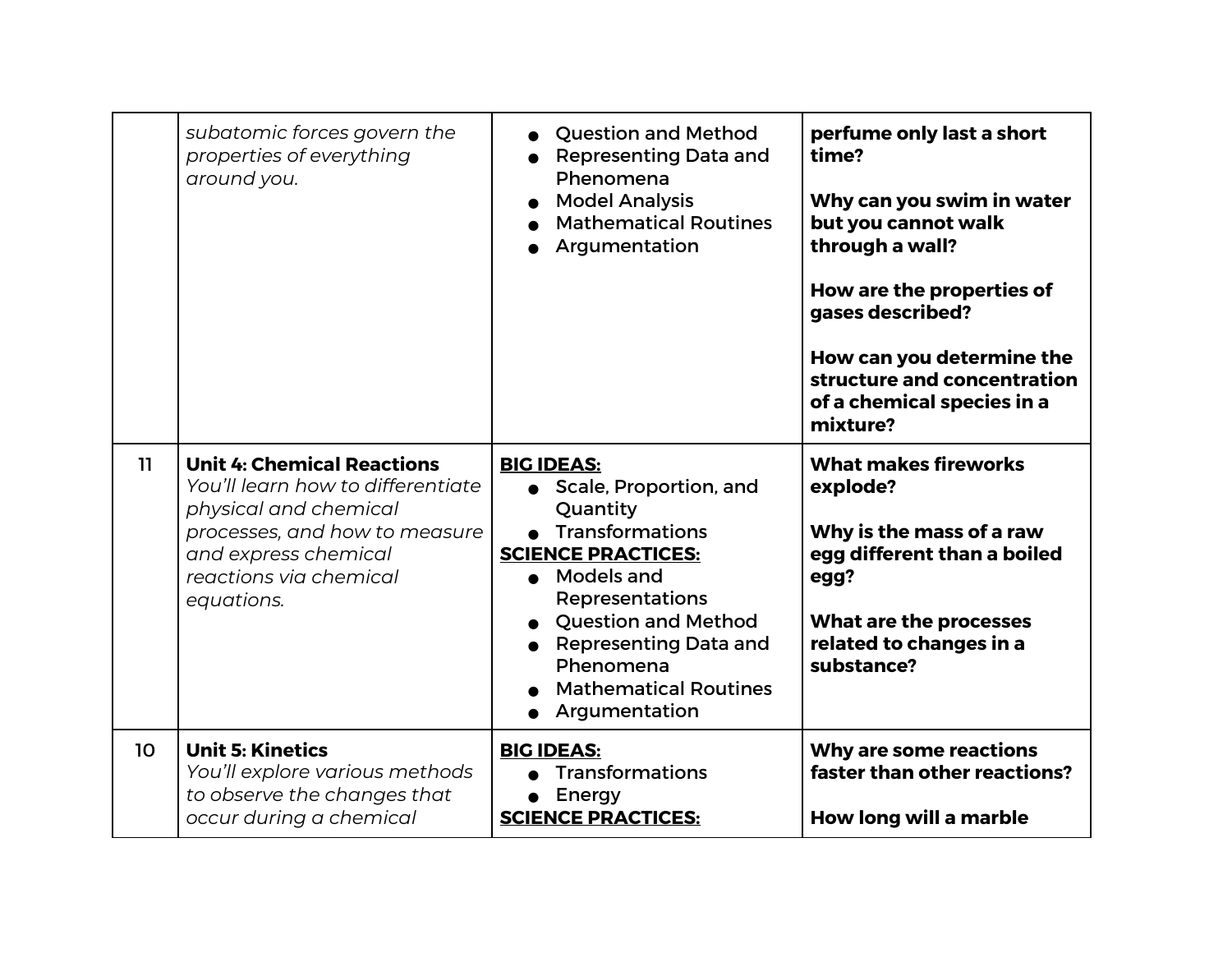|                | reaction and the effects of a<br>series of reactions.                                                                                                                                                     | Models and<br><b>Representations</b><br><b>Representing Data and</b><br>Phenomena<br><b>Mathematical Routines</b><br>Argumentation                                                                                                                                | statue last?<br>How can a sports drink cure<br>a headache?<br><b>Why does bread rise?</b>                                                                                                                                  |
|----------------|-----------------------------------------------------------------------------------------------------------------------------------------------------------------------------------------------------------|-------------------------------------------------------------------------------------------------------------------------------------------------------------------------------------------------------------------------------------------------------------------|----------------------------------------------------------------------------------------------------------------------------------------------------------------------------------------------------------------------------|
| $\overline{7}$ | <b>Unit 6: Thermodynamics</b><br>You'll learn about energy<br>changes in chemical reactions<br>and how a transfer of energy<br>can change a substance's<br>physical qualities.                            | <b>BIG IDEAS:</b><br>$\bullet$ Energy<br><b>SCIENCE PRACTICES:</b><br>• Models and<br><b>Representations</b><br><b>Question and Method</b><br><b>Representing Data and</b><br>Phenomena<br><b>Model Analysis</b><br><b>Mathematical Routines</b><br>Argumentation | Why is energy released<br>when water becomes an ice<br>cube?<br><b>How are chemical</b><br>transformations that<br>require bonds to break and<br>form influenced by energy?                                                |
| 11             | <b>Unit 7: Equilibrium</b><br>You'll chart how chemical<br>reactions change over time,<br>what causes substances to<br>reach equilibrium, and how<br>systems react when that<br>equilibrium is disturbed. | <b>BIG IDEAS:</b><br>• Transformations<br><b>SCIENCE PRACTICES:</b><br>• Question and Method<br><b>Representing Data and</b><br>Phenomena<br><b>Model Analysis</b><br><b>Mathematical Routines</b><br>Argumentation                                               | Why is a waterfall<br>considered a spontaneous<br>reaction?<br><b>How can reactions occur in</b><br>more than one direction?<br><b>How is caffeine removed</b><br>from coffee?<br>Why is food stored in a<br>refrigerator? |